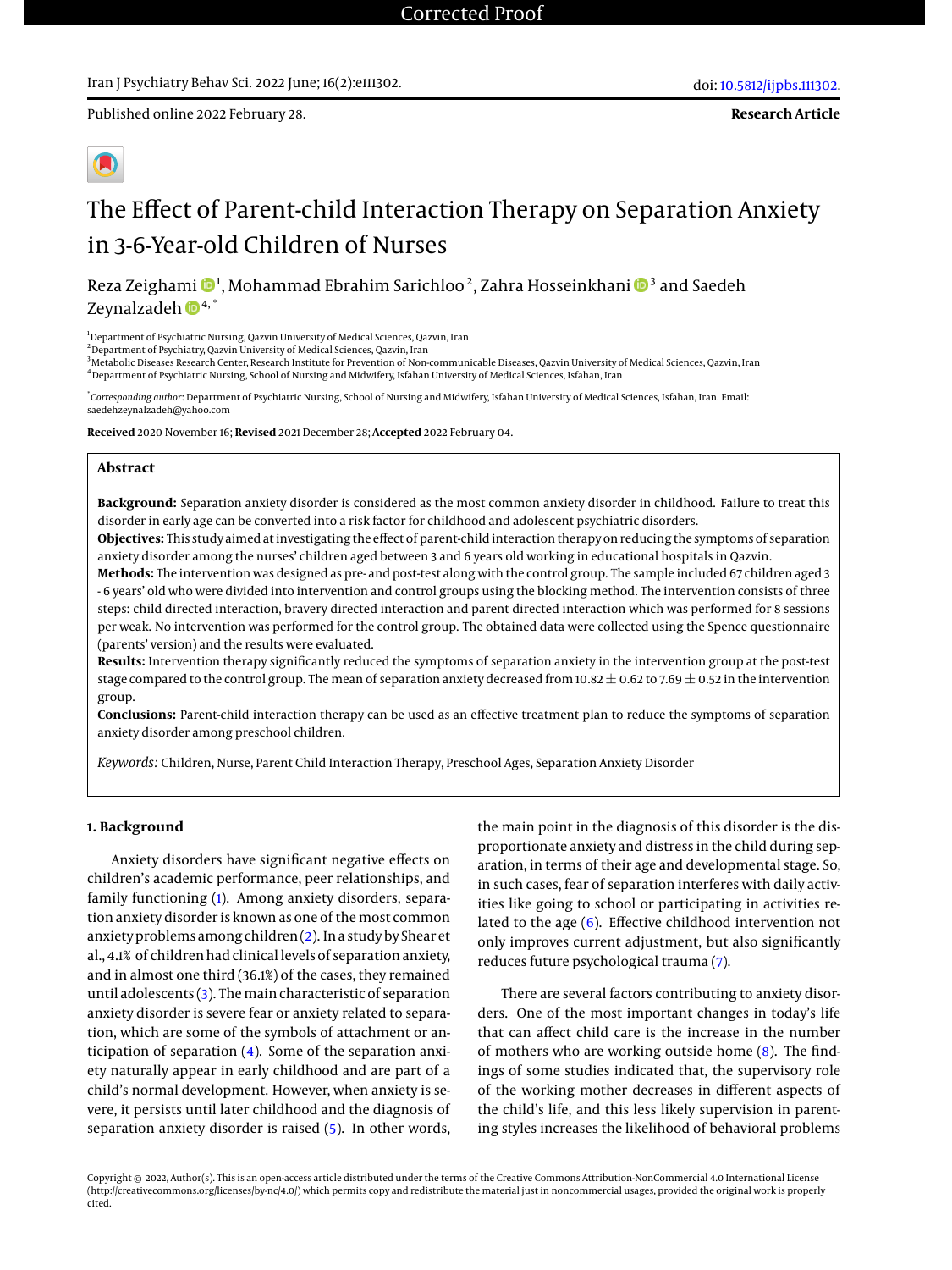[\(9\)](#page-6-5). Also, full-time mothers' employment reduces the family mental health while mothers' part-time jobs can not only balance work and family, but also increase positive mentality in mothers along with increasing the mental health of family members [\(10\)](#page-6-6). Nursing is among the jobs where an individual spends lots of time with the patients [\(11\)](#page-6-7). Because of their overwhelming workload and specific occupational conditions, their general health and mental health are also at risk. Therefore, nurses need to maintain a strong mentality and complete mental health to continue their careers [\(12\)](#page-6-8). Otherwise, nurses who are not in good general health cannot provide effective patient care, and this will increase the risk of errors and occupational accidents that will ultimately affect both the patient and the nurse [\(13\)](#page-6-9). Nursing is one of the occupations that exposes nurses to work-family conflict due to its difficulty from the beginning of education to retirement, including long shifts and overtime, willingly or unwillingly [\(14\)](#page-6-10). Accordingly, due to the importance of nurses' health, as key members of the country's health system, who are responsible for their own family and community health, and the since nurses' health is directly related to the quality of their performance in patient care and family roles [\(15\)](#page-6-11) the need for this research is becoming increasingly clear.

Nowadays, psychotherapists use various therapies to treat separation anxiety disorder [\(16\)](#page-6-12).

Despite good empirical support for cognitive and behavioral therapies for the treatment of anxiety disorders in children with the age of 7 years old and older, research on children under 7 years old has received little attention. This may be due to the fact that, existing cognitive-behavioral therapies are likely to be beyond the cognitive abilities of a young child (under 7 years old) with separation anxiety disorder. Moreover, the effectiveness of cognitive-behavioral therapies requires active participation of the child in therapeutic sessions and the active collaboration of the therapist and the child, a degree of cooperation that is not usually achieved in children with the age under 7 years old [\(17\)](#page-6-13). One of the relatively new approaches to the etiology and treatment of childhood disorders, including anxiety disorders, which emphasize on the role of parents, is the parentchild interaction approach. Moreover, parent-child interaction therapy, as an approved parenting behavior training program, was established in 1970 by Eyberg for the parents and young children aged between 2 and 7 years old with malicious behavior disorder [\(18\)](#page-6-14).

This approach targets and corrects inappropriate parenting behaviors by focusing on the parents and their behaviors, rather than concentrating on the child [\(19\)](#page-6-15). This model is in terms of the assumption stating that, improving the parent-child interactions will lead to the improved child and family performance. This training directly targets parental overconfidence behaviors identified to play a major role in causing anxiety in children [\(20\)](#page-6-16). According to the above-mentioned explanations, it is emphasized that, many childhood disorders are rooted in parental misconduct and negative parent-child interactions [\(21\)](#page-6-17).

# **2. Methods**

# *2.1. Sampling and Procedure*

This study was a pre and post-test interventional study with the control group. The study population consisted of 3-6-year-old children of nurses working in educational hospitals of Qazvin in 2018. Using the formula  $n =$  $\frac{(Z_{\beta}+Z_{\frac{\alpha}{2}})^2 \times 2\bar{P}(1-\overline{P})}{E^2}$  and a 20 percent fall out of the participants, 76 children participated in this study along with their parents. We designed balanced block randomization based on circular working shifts and age of participants then we used computer generated random sequence of blocks. Based on this method we could ensure the balanced of the participants in two groups. The blocking method (19 blocks of 4 people) was used and two groups of 38 participants (intervention and control groups) were formed among nurses using convenience sampling method.

Inclusion criteria for the children in this study were as follows: having 3 - 6 years old, the required score based on the preschool children anxiety scale, and not having attention deficit hyperactivity disorder (ADHD) and oppositional defiant disorder (ODD). Moreover, the inclusion criteria for the nurses of both sexes were as follows: working hospitals associated with the Qazvin University of Medical Sciences, having children with such inclusion criteria, being resident in Qazvin, and the tendency to attend educational sessions. The exclusion criteria were also as follows: missing 2 training sessions by parents and unwillingness to continue participating in research.

This treatment consists of three stages. In the first stage of treatment child directed interaction (CDI), parents learned the skills of positive attention to their children. This step was done with the aim of increasing positive behaviors in children and reducing negative behaviors. The second step was the bravery directed interaction (BDI), providing a structure for families to understand anxiety and create the conditions to practice separation. The third phase of treatment, parent directed interaction (PDI), focuses on increasing compliance and further reducing destructive behaviors. Parents learned to provide effective guidelines, reinforced adaptive behaviors, and took steps to address dissatisfaction.

According to the principles designed for the control group, no intervention was performed.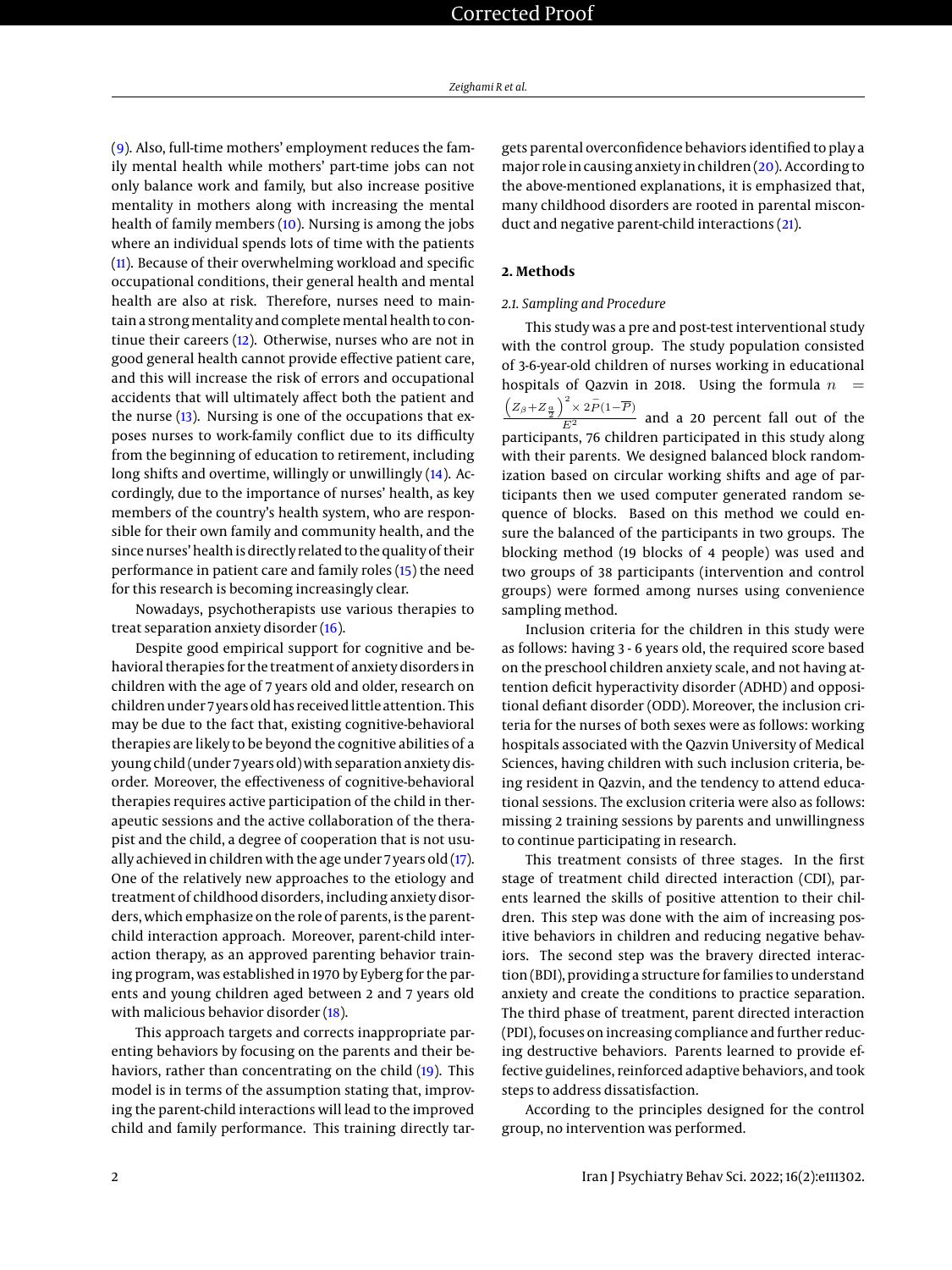#### *2.2. Measures*

The questionnaires used in this study were: demographic information questionnaires, which were completed by the researcher. Moreover, pre-school children anxiety questionnaire developed by Spence et al., was used, which is a five-factor model for anxiety disorders in preschool children. The overall anxiety score can be calculated from the sum of sub-scales. Also, this scale has 28 subscales that have been validated by Ghanbari et al. [\(22\)](#page-6-18). All subscales of preschool anxiety scale questioner (PAS) displayed moderate to high internal consistency (0.64 to 0.76) and had good reliability. Validity evaluation yielded positive results, in addition to face validity that was confirmed by specialists, criterion-references validity was supported by moderate to high (0.41 to 0.67) and high correlation in test-retest (0.73 to 0.82) demonstrated good reliability of this scale [\(22\)](#page-6-18). In this self-report instrument, the parents were asked to rate the child's frequency of behavior on a 5-point Likert scale from never (0) to always (4). The scale demonstrated a very good internal consistency, with a Cronbach's alpha coefficient of 0.92 for PAS composite score [\(23\)](#page-6-19). The children with a score above 7 were rated as having separation anxiety. In addition, explanations on the purpose and method of study, agreement with the participants, explaining the rights and duties of the parties, voluntary participation in the research, non-use of any recording or filming equipment, withdrawal from the study if desired, observance of confidentiality and the presentation of the results were generally explained to the samples.

The intervention group received parent-child interaction training and both groups received post-test after the intervention. The training was performed for 8 sessions and the duration of each session was 45 - 60 minutes. Accordingly, these trainings were performed by a senior psychiatric student with the supervision of a supervisor.

The intervention was done based on the parent-child interaction intervention by the researcher and with the previously stated goals [\(Table 1\)](#page-3-0). In each session, to increase the parent's mastery of the skills described, some homework assignments were provided for the parent for performing at home, and at the beginning of each session, the homework assignments were reviewed. This study was approved by the Ethics and Research Committee of Qazvin University of Medical Sciences (IR.QUMS.REC.1397.269).

After the approval of the ethics committee and the submission of a formal letter to the research authorities and their consent, data collection phase was started and the data were then analyzed using STATA 14 software. In addition to descriptive statistics and table of descriptive statistics (mean and standard deviation) for the obtained data, ANCOVA test was used to evaluate the results and  $P < 0.05$ was considered as significant.

This study aimed at investigating the effect of parentchild interaction therapy on reducing the symptoms of separation anxiety disorder among the nurses' children aged between 3 and 6 years old working in educational hospitals in Qazvin.

# **3. Results**

Among 67 children of nurses from the educational hospitals in Qazvin who met the inclusion criteria, there were 43 boys, and 24 girls, 47.8% were 4 - 3 years old, 59.7% of their mothers were 26 - 35 years old and 61.2% of them had only one child. 77.6% of children were the first child, 40.3% of the nurses had 6 - 10 years of work experience, 94% of nurses had circular shift works, 61.2% had employed spouses and 35.8% of the children of this study were cared for by other family members. A comparison of the demographic variables of the two groups can be seen in [Table 2.](#page-4-0)

The mean and standard deviation of the intervention and control groups in pre-test and post-test, and also analyzing the effect of parent-child interaction therapy on separation anxiety at pre and post-test are presented in [Table](#page-5-3) [3](#page-5-3) based on ANCOVA test [\(Table 3\)](#page-5-3). As shown in [Table 3,](#page-5-3) the mean of separation anxiety decreased from  $10.82 \pm 0.62$  to 7.69  $\pm$  0.52 in the intervention group (P = 0.0006).

Since each type of anxiety disorder in the questionnaire could affect separation anxiety disorder, the effect of each one of these variables was adjusted in the final analysis. As the results show, there was a significant difference in the separation anxiety scores between these two groups. In this regard, it was shown that, parent-child interaction therapy had a significant effect on separation anxiety, and the post-test group participants' scores significantly dropped.  $(P < 0.001)$ .

#### 4. Discussion

The purpose of this study was to determine the effect of parent-child interaction on reducing the symptoms of separation anxiety disorder in 3-6-year-old children of Qazvin nurses. The symptoms of separation anxiety had decreased in the intervention group compared to the control group. The findings also showed that, parent-child interaction therapy significantly reduced the symptoms of separation anxiety disorder in the subjects at the post test stage compared to the control group.

Several studies have shown that, the parents of anxious children inadvertently facilitate anxious responses in the child by fear or avoidance modeling, attempting to control the child's behavior, over-supporting the child or facilitating their avoidant responses [\(24\)](#page-6-20).

Positive and negative reinforcement patterns during separation can reinforce fear in the child. Studies have also emphasized on the role of parents and have emphasized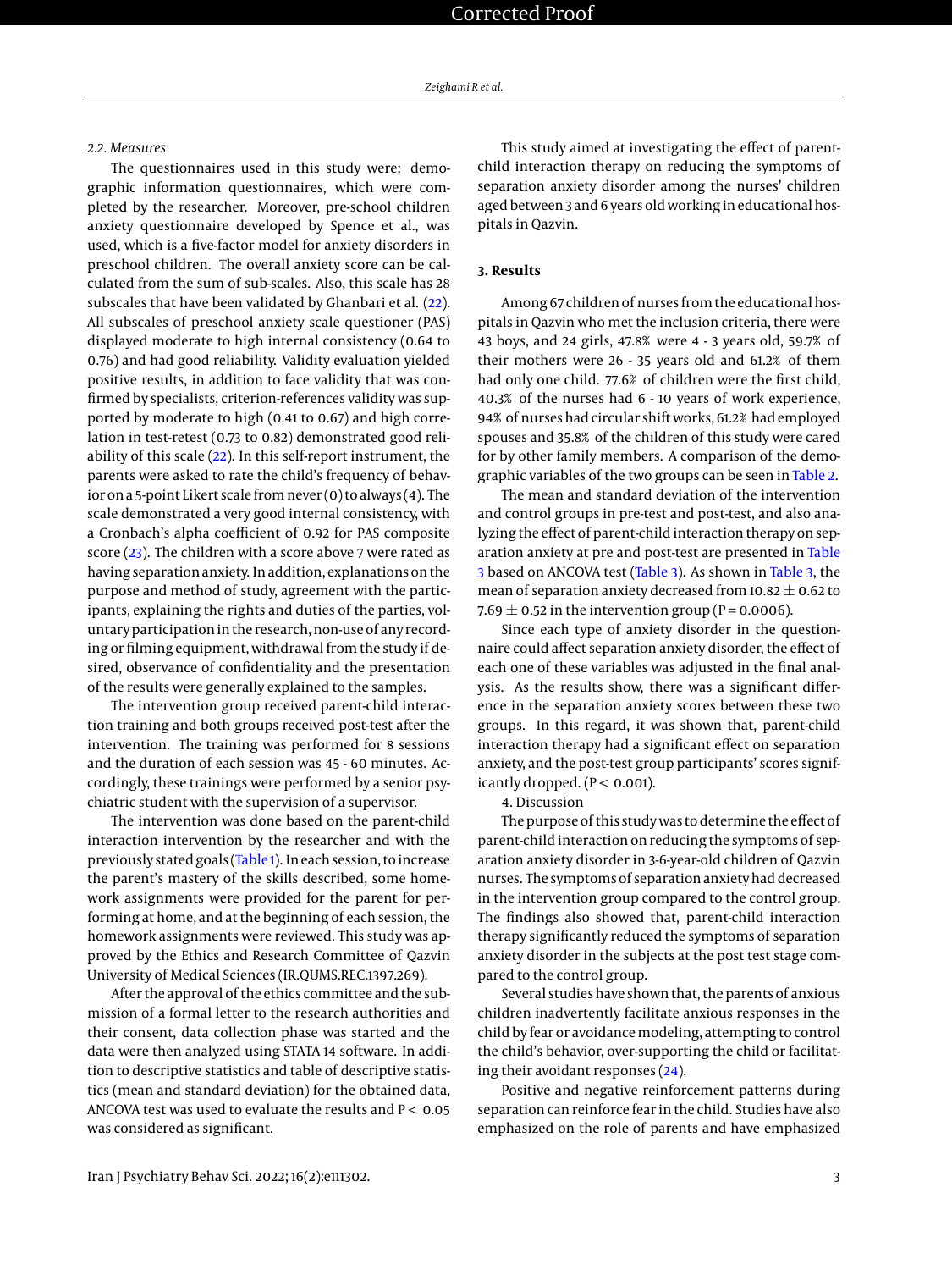| lable 1. Summary of the Parent-child Interaction Treatment Sessions |                                                                                                                                                                                                                                                                                                                                                                                                                                                                                                                                                                  |  |  |  |
|---------------------------------------------------------------------|------------------------------------------------------------------------------------------------------------------------------------------------------------------------------------------------------------------------------------------------------------------------------------------------------------------------------------------------------------------------------------------------------------------------------------------------------------------------------------------------------------------------------------------------------------------|--|--|--|
| <b>Sessions</b>                                                     | <b>Details</b>                                                                                                                                                                                                                                                                                                                                                                                                                                                                                                                                                   |  |  |  |
| <b>First session</b>                                                | Introducing the team members, gathering information about the child and the current problem, introducing PCIT to parents, express the<br>therapist's expectations for attending the sessions and performing appropriate assignments, and explaining the first homework.                                                                                                                                                                                                                                                                                          |  |  |  |
| <b>Second session</b>                                               | Presenting child-parent interaction goals, explaining the 5-minute homework per day, explaining the important rule of allowing child guidance,<br>teaching the child-based interaction skills, and learning to do interactive skills in child-based interaction.                                                                                                                                                                                                                                                                                                 |  |  |  |
| <b>Third session</b>                                                | Overview of the previous sessions, using strategic considerations, using selective ignorance, managing disruptive behaviors that cannot be<br>ignored such as those behaviors that are harmful to the child or others, toys that are appropriate for child-centered interaction, and assigning<br>homework for this step.                                                                                                                                                                                                                                        |  |  |  |
| <b>Fourth session</b>                                               | Teaching parents about the nature of anxiety, separation anxiety, its cycle, expressing the relationship between thoughts, feelings and anxious<br>behaviors of the child, asking parents to identify and identify the thoughts, feelings and anxious behaviors of the child as homework and<br>reporting it in the next session, An overview of the assignments and actions taken in the previous week.                                                                                                                                                         |  |  |  |
| <b>Fifth session</b>                                                | Reviewing homework assignments and discussions of the last week, exploring the causes of separation anxiety behaviors, highlighting and<br>examining specific parenting behaviors that inadvertently generate, maintain, and reinforce separation anxiety behaviors, parent education on<br>the fact that modifying these behaviors can affect the overall cycle of separation anxiety, training the parents to use child-centered skills during<br>separation situations, encouraging children to build courage stairs, and setting a reward for practicing it. |  |  |  |
| <b>Sixth session</b>                                                | Learning the skills of the parent directed interaction (giving effective instructions, admiring child obedience, correct execution of the deprivation<br>process in the event of a child's disobedience), parents are asked to use this stage's skills in issues that child obedience is important to the parents.                                                                                                                                                                                                                                               |  |  |  |
| <b>Seventh session</b>                                              | Providing an opportunity for parents to practice and properly implement the skills of the parent-directed interaction process.                                                                                                                                                                                                                                                                                                                                                                                                                                   |  |  |  |
| <b>Eighth session</b>                                               | Preparing the family to complete the treatment, teaching the child's behavior control tips in a public place, reviewing the issues that hinder skills<br>mastery, and evaluating the criteria for completing the education along with introducing other behavioral management techniques done at this<br>meeting. Explain to the family that they have a problem at any time can contact the therapist and if necessary, an extraordinary meeting will be<br>held for them.                                                                                      |  |  |  |

#### <span id="page-3-0"></span>**Table 1.** Summary of the Parent-child Interaction Treatment Sessions

that, when parents are aware of the importance and nature of anxiety problems, they can act as "educators" in their child's treatment using encouraging approaches. Since the goal of therapeutic interaction is to increase warmth, acceptance, and positive parent-child interactions, by considering a specific time to play with the child, paying attention to positive behaviors, and ignoring the negative behaviors; the likelihood of secure attachment is improved between the parents and children. This improvement helps the child feeling more secure with less distress from the parents [\(25\)](#page-6-21).

Therefore, improving parental relationships with children can help in reduction of the symptoms of separation anxiety in children. The results from previous research such as Pincus et al., Eyberg et al., and Comer et al., also showed that, parent-child interaction therapy had a positive effect on child separation anxiety, and intervention has led to a decrease in the symptoms [\(2,](#page-5-1)[19,](#page-6-15) [26,](#page-6-22) [27\)](#page-6-23). Research on Iranian children has also shown the effect of parent-child interaction therapy on the reduction of the symptoms of separation anxiety disorder [\(24,](#page-6-20) [28\)](#page-6-24). Other studies have been conducted in this field in which either the sample size was small  $(4)$ , or the generalizability of the results was limited due to the consideration of only one gender group [\(29\)](#page-6-25). Also, some studies are not comparable to the present study because the tools used were not suitable for the age of the studied samples [\(27\)](#page-6-23) or the study was performed on other populations [\(2\)](#page-5-1).

Mohajeri et al., in a study performed on the effect of

parent-child interaction therapy on parenting self-efficacy in five mothers with the children of high-functioning autistic disorders selected from the Center for the Treatment and Rehabilitation of Autistic Disorders, showed that, the parent-child interaction therapy can gradually improve the self-efficacy of mothers of children with highfunctioning autism from poor to moderate [\(30\)](#page-6-26). This mild to moderate effect can be attributed to the fact that the sense of efficiency is a complex construct that is likely influenced by other factors such as the type and severity of illness, social and economic support and improvement of children's status, and cannot by itself lead to the increased self-efficacy [\(30\)](#page-6-26).

Another result of this study was that, child-centered learning skills lead to a positive interaction between the child and the parent. In this treatment, the parents at first improve their relationship with the children step by step, and this may restore the child's sense of confidence that may have been impaired by inappropriate parenting.

In this treatment, parents first gradually improve their relationship with their child and then restore the sense of trust that may have been damaged as a result of improper and irresponsible parenting. On the other hand, the child will understand this behavioral change and shows a positive behavior. In this intervention, the parents were instructed to develop their relationships in some ways such as empathy with the child, reinforcing positive behaviors, unconditional acceptance, and giving the child an active role in play to increase children's confidence. Also, avail-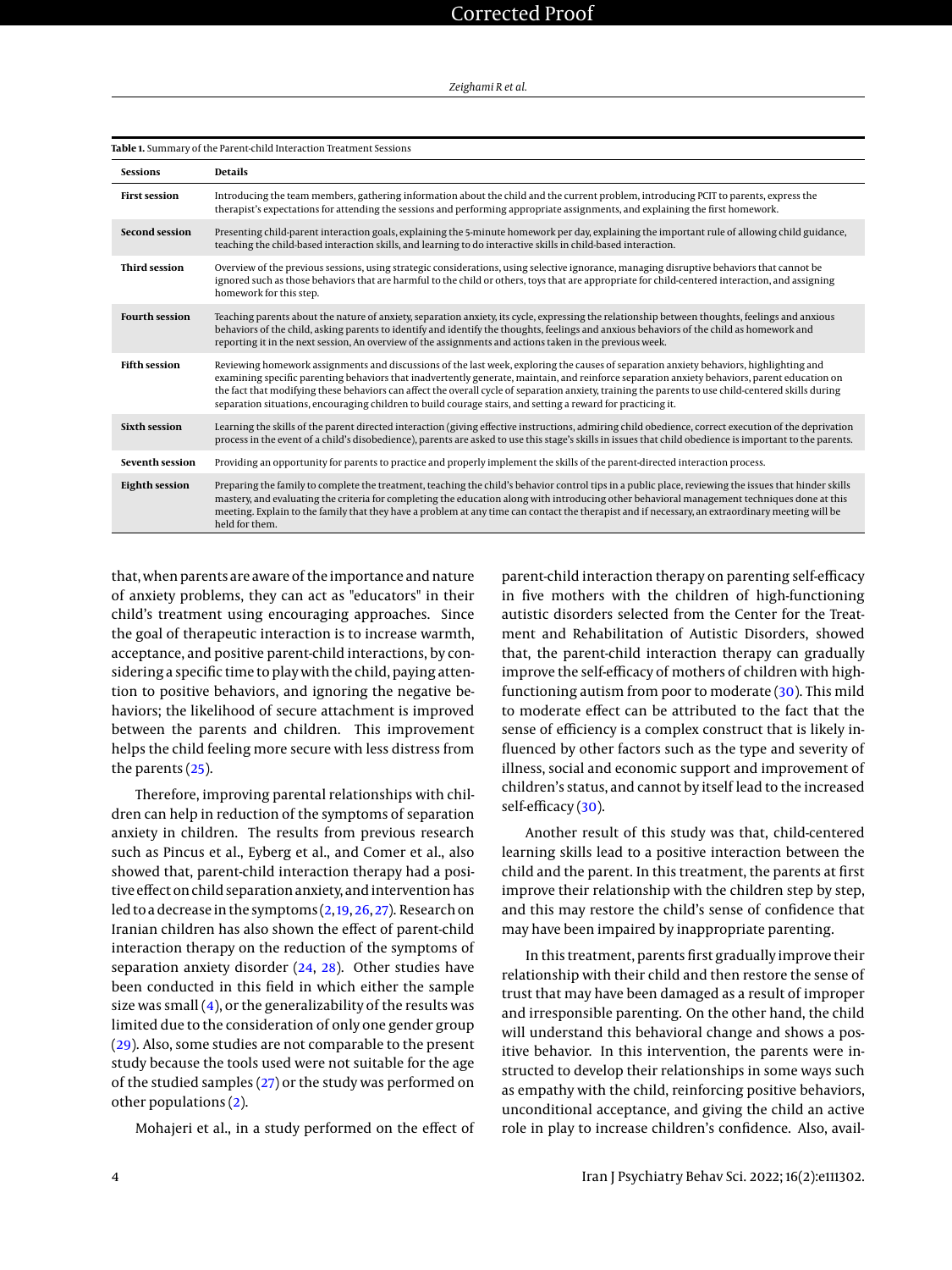# Corrected Proof

*Zeighami R et al.*

<span id="page-4-0"></span>

| Table 2. Demographic Characteristics of Nurses |                      |                           |           |                             |  |  |  |
|------------------------------------------------|----------------------|---------------------------|-----------|-----------------------------|--|--|--|
| <b>Individual Profile</b>                      | Control <sup>a</sup> | Intervention <sup>a</sup> | Sum       | Chi-square                  |  |  |  |
| <b>Total</b><br>34 (50.7)<br>33(49.3)          |                      |                           |           |                             |  |  |  |
| Child age (y)                                  |                      |                           |           | $P = 0.274$ ; $X^2 = 1.937$ |  |  |  |
| $3 - 4$                                        | 19 (57.6)            | 13 (38.2)                 | 32(47.8)  |                             |  |  |  |
| $4.1 - 5$                                      | 8(24.2)              | 13(38.2)                  | 21(31.3)  |                             |  |  |  |
| $5.1 - 6$                                      | 6(18.2)              | 8(23.5)                   | 14(20.9)  |                             |  |  |  |
| Child gender                                   |                      |                           |           | $P = 0.927; X^2 = 1.595$    |  |  |  |
| Male                                           | 21(63.6)             | 22(64.7)                  | 43(64.2)  |                             |  |  |  |
| Female                                         | 12(36.4)             | 12(35.3)                  | 24(35.8)  |                             |  |  |  |
| Parent age (y)                                 |                      |                           |           | $P = 0.368$ ; $X^2 = 4.931$ |  |  |  |
| Less than 25                                   | $\mathbf 0$          | 1(2.9)                    | 1(1.5)    |                             |  |  |  |
| $26 - 35$                                      | 18(54.5)             | 22(64.7)                  | 40 (59.7) |                             |  |  |  |
| $36 - 45$                                      | 15(45.5)             | 11(32.4)                  | 26(38.8)  |                             |  |  |  |
| Number of children                             |                      |                           |           | $P = 0.457$ ; $X^2 = 1.390$ |  |  |  |
| $\mathbf{1}$                                   | 19(57.6)             | 22(64.7)                  | 41(61.2)  |                             |  |  |  |
| $\mathbf 2$                                    | 14 (42.4)            | 11(32.4)                  | 25 (37.3) |                             |  |  |  |
| $\overline{\mathbf{3}}$                        | $\mathbf 0$          | 1(2.9)                    | 1(1.5)    |                             |  |  |  |
| <b>Birth order</b>                             |                      |                           |           | $P = 0.720$ ; $X^2 = 1.809$ |  |  |  |
| First                                          | 25(75.8)             | 27(79.4)                  | 52(77.6)  |                             |  |  |  |
| Second                                         | 8(24.2)              | 7(20.6)                   | 15(22.4)  |                             |  |  |  |
| Maternal employment history (y)                |                      |                           |           | $P = 0.161; X^2 = 10.451$   |  |  |  |
| Less than 5                                    | 3(9.1)               | 2(5.9)                    | 5(7.5)    |                             |  |  |  |
| $6 - 10$                                       | 11(33.3)             | 16(47.1)                  | 27(40.3)  |                             |  |  |  |
| $10 - 15$                                      | 10(30.3)             | 14 (41.2)                 | 24(35.8)  |                             |  |  |  |
| More than 15                                   | 9(27.3)              | 2(5.9)                    | 11(16.4)  |                             |  |  |  |
| <b>Working shifts</b>                          |                      |                           |           | $P = 0.572$ ; $X^2 = 1.556$ |  |  |  |
| Morning                                        | $\mathbf 0$          | 1(2.9)                    | 1(1.5)    |                             |  |  |  |
| Evening                                        | $\mathbf 0$          | 1(2.9)                    | 1(1.5)    |                             |  |  |  |
| Night                                          | 1(3)                 | 1(2.9)                    | 2(3)      |                             |  |  |  |
| Rotation                                       | 32(97)               | 31 (91.2)                 | 63 (94)   |                             |  |  |  |
| Spouse occupation                              |                      |                           |           | $P = 0.142$ ; $X^2 = 3.649$ |  |  |  |
| Unemployed                                     | $\mathbf 0$          | 2(5.9)                    | 2(3)      |                             |  |  |  |
| Employee                                       | 21(63.6)             | 20(58.8)                  | 41(61.2)  |                             |  |  |  |
| Self employed                                  | 12(36.4)             | 9(26.5)                   | 21(31.3)  |                             |  |  |  |
| Military                                       | $\mathbf 0$          | 3(8.8)                    | 3(4.5)    |                             |  |  |  |
| Working shifts of spouse                       |                      |                           |           | $P = 0.308; X^2 = 1.951$    |  |  |  |
| Morning                                        | 7(21.2)              | 13(38.2)                  | 20(29.9)  |                             |  |  |  |
| Morning and evening                            | 18 (54.5)            | 14 (41.2)                 | 32(47.8)  |                             |  |  |  |
| rotation                                       | 8(24.2)              | 9(20.6)                   | 15(22.4)  |                             |  |  |  |
| Babysitting during parent shift                |                      |                           |           | $P = 0.099$ ; $X^2 = 7.444$ |  |  |  |
| Another parent                                 | 5(15.2)              | 9(26.5)                   | 14(20.9)  |                             |  |  |  |
| Other family                                   | 10(30.3)             | 14 (41.2)                 | 24(35.8)  |                             |  |  |  |
| Hospital kindergarten                          | 1(0.3)               | 4(11.8)                   | 5(7.5)    |                             |  |  |  |
| Other kindergarten                             | 8(24.2)              | 3(8.8)                    | 11(16.4)  |                             |  |  |  |
| Other                                          | 9(27.3)              | 4(11.8)                   | 13(19.4)  |                             |  |  |  |

<sup>a</sup> Value are express as No. (%).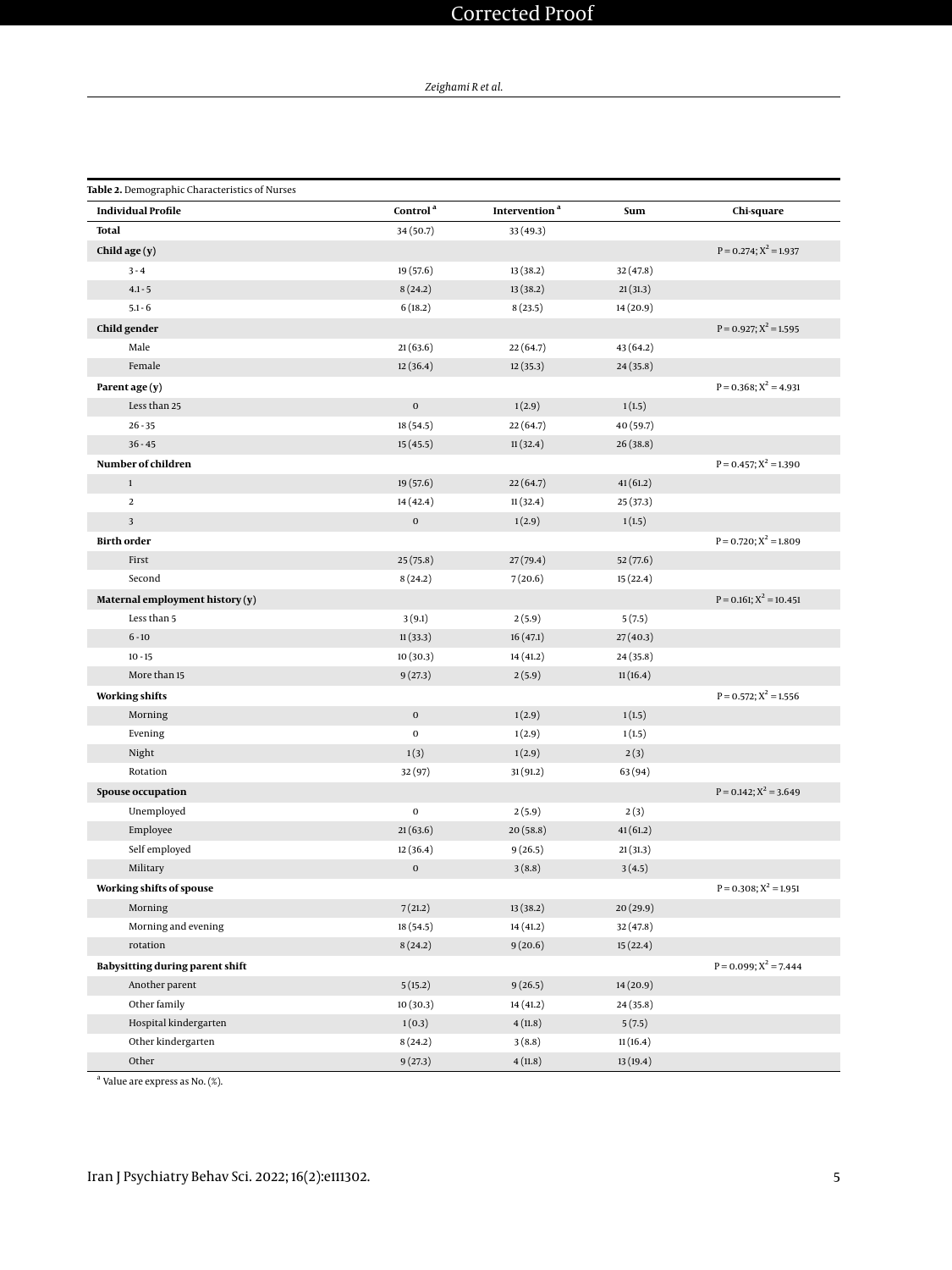<span id="page-5-3"></span>

| Table 3. Comparison of Mean Separation Anxiety Score Between the Intervention       |
|-------------------------------------------------------------------------------------|
| and Control Groups Before and After the Intervention Using ANCOVA Test <sup>a</sup> |

|                               | Intervention     | Control         | <b>ANCOVA</b>      |
|-------------------------------|------------------|-----------------|--------------------|
|                               |                  |                 | $P = 0.0006; 12.9$ |
| <b>Before</b><br>intervention | $10.82 \pm 0.62$ | $9.35 \pm 0.40$ |                    |
| After<br>intervention         | $7.69 + 0.52$    | $10.26 + 0.40$  |                    |
|                               |                  |                 |                    |

 $^{\rm a}$  Values are expressed as mean  $\pm$  SD.

ability is another feature of this therapeutic model. The process of implementing this plan is that, mothers have to spend a certain amount of time a day with their child, and this increased contact creates a sense of mother's availability to the child and reducing the levels of separation anxiety can be explained by the relationship and sense of parental availability. The findings of follow ups performed immediately after the intervention indicated that, these results were in line with the results of Eyberg and Funderburk [\(31\)](#page-6-27).

Attention to the specific job characteristics of nurses such as circular shifts, excessive working hours and job stress as well as the importance of nurses' health as one of the main pillars of the country's health system and since nurses' health is directly related to the quality of patient care and their family role, highlights the importance of this research.

# *4.1. Conclusions*

Given the significant individual and social costs associated with anxiety disorders, the treatment of anxiety at an early age is an issue that has great importance to public health. In general, it can be concluded that, this study supported the role of the parents as well as this treatment plan in the treatment of separation anxiety disorder. Children in elementary school are not cognitively able enough to reason independently, and also to have a great impact on their peers. Parents at no other time in their childhood or adolescence are able to affect them as they are in the preschool. In this way, by educating the parents, in addition to detecting separation anxiety disorder at an early age, we can reduce the level of disorder in the child by establishing some educational and therapeutic sessions on one hand, and on the other hand, we can reduce psychological stress in the parents. Analysis of the results of this study showed that this treatment is effective in reducing the symptoms of separation anxiety in children participating in the intervention group. This study attempted to reduce confounding variables and probable bias by randomly assigning the subjects to the intervention and control groups. Based on the findings of this study, it can be concluded that, this

therapy can be effective on preventing the emergence and treatment of anxiety problems among the preschool children. This intervention, helped to reduce separation anxiety disorder in children by leaving an active role to the parents and creating a warm relationship between the child and the parents. In this study, given the effectiveness of this intervention on reducing the separation anxiety of children, it seems that, this treatment can be used to reduce the problems associated with separation anxiety in children.

# *4.2. Limitations*

Limitations of this study was unwillingness of some individuals to participate in the study. This problem was solved when we explained the benefits of treatment for the children and parents to them. The follow-up of this study was also performed immediately after training, and this limitation should be removed in subsequent studies.

# **Footnotes**

**Authors' Contribution:** Study concept and design: R. Z., and S. Z., Analysis and interpretation of data: R. Z., S. Z. and Z. H, Drafting of the manuscript: R. Z., S. Z. and M. S, Critical revision of the manuscript for important intellectual content: R. Z., S. Z., and M. S., Statistical analysis: R. Z., S. Z. and Z. H.

**Conflict of Interests:** The authors declare no conflict of interest.

**Data Reproducibility:** It was not declared by the authors. **Ethical Approval:** This study was approved by the Ethics and Research Committee of Qazvin University of Medical Sciences (IR.QUMS.REC.1397.269). (https://ethics.research.ac.ir/EthicsProposalView.php?id=39049)

**Funding/Support:** This study was not supported.

**Informed Consent:** Informed consent obtained.

### **References**

- <span id="page-5-0"></span>1. Grills AE, Ollendick TH. Peer victimization, global self-worth, and anxiety in middle school children. *J Clin Child Adolesc Psychol*. 2002;**31**(1):59–68. doi: [10.1207/S15374424JCCP3101\\_08.](http://dx.doi.org/10.1207/S15374424JCCP3101_08) [PubMed: [11845651\]](http://www.ncbi.nlm.nih.gov/pubmed/11845651).
- <span id="page-5-1"></span>2. Pincus DB, Santucci LC, Ehrenreich JT, Eyberg SM. The Implementation of Modified Parent-Child Interaction Therapy for Youth with Separation Anxiety Disorder. *Cogn Behav Pract*. 2008;**15**(2):118–25. doi: [10.1016/j.cbpra.2007.08.002.](http://dx.doi.org/10.1016/j.cbpra.2007.08.002)
- <span id="page-5-2"></span>3. Shear K, Jin R, Ruscio AM, Walters EE, Kessler RC. Prevalence and correlates of estimated DSM-IV child and adult separation anxiety disorder in the National Comorbidity Survey Replication. *Am J Psychiatry*. 2006;**163**(6):1074–83. doi: [10.1176/ajp.2006.163.6.1074.](http://dx.doi.org/10.1176/ajp.2006.163.6.1074) [PubMed: [16741209\]](http://www.ncbi.nlm.nih.gov/pubmed/16741209). [PubMed Central: [PMC1924723\]](https://www.ncbi.nlm.nih.gov/pmc/articles/PMC1924723).